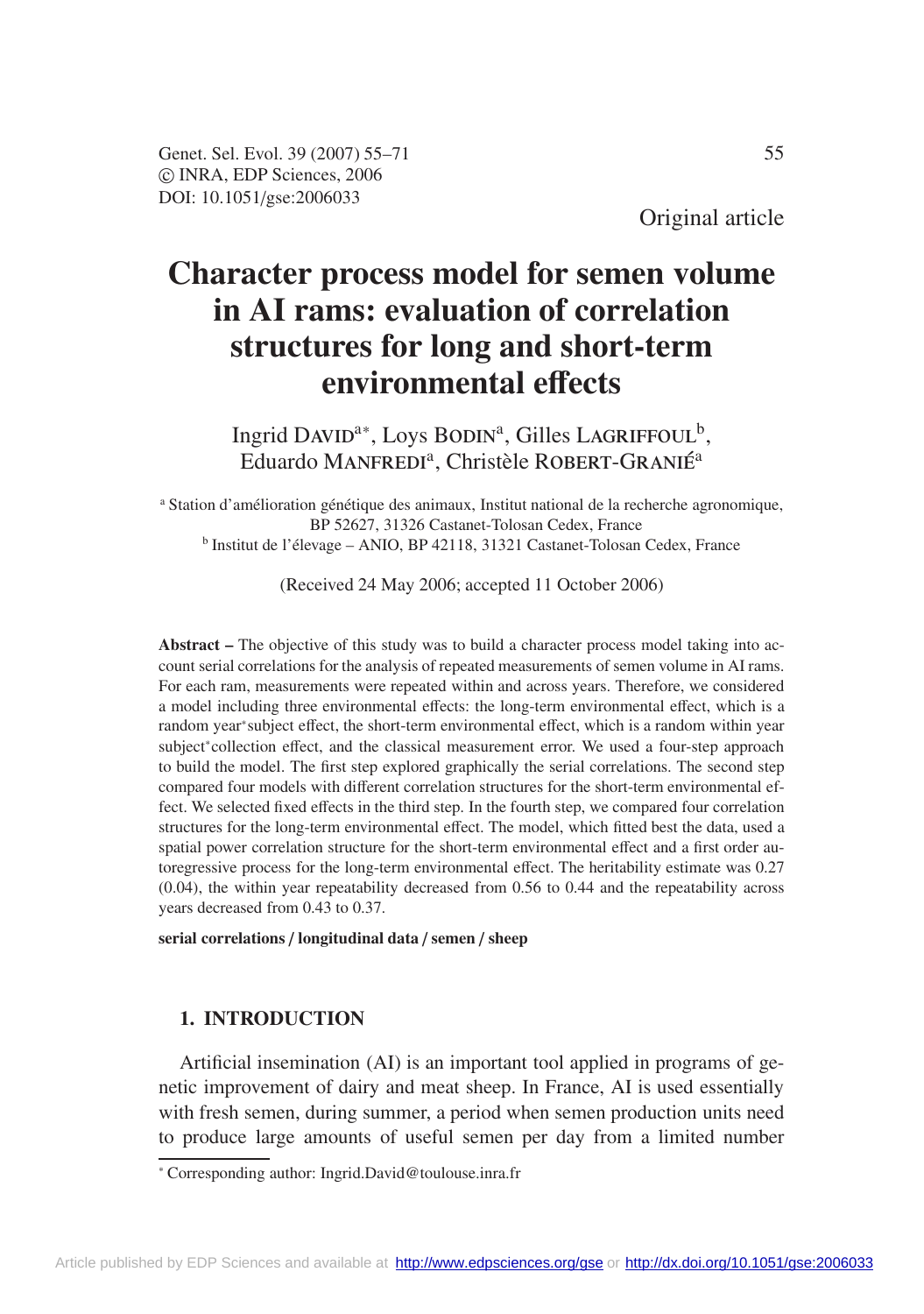of rams. For a given conservation technique, the number of doses produced per ejaculate depends on the volume, sperm concentration and sperm motility. Each ram in an AI centre is collected repeatedly and frequently during the summer season over several years. Semen records of an adult ram may be considered as repeated measures of a single trait. The classical approach for repeated measures of a single trait is the simple repeatability model. This is widely used for the genetic analysis of semen characteristics in domestic species [1,10,20,23,24,33]. However, the simple repeatability model assumes that residual effects are independent and that permanent environmental effects are constant over the productive life of each subject, which may be too restrictive. This may result in biased estimates of variance components [31] and may invalidate inferences about the mean response profile in longitudinal data [9]. Several general models that consider a smooth change over time in the mean as well as in the variance structures are given in the literature: the random regression model, which attempts to model the forms of the functions of time for each component of the phenotype (mean, genetic additive value, permanent environment) [14], the structured antedependence model, which defines the observation at time *t* as a function of the previous observation [17] and the character process model, which focuses on modelling the covariance functions themselves [27]. The aim of this study was to find the character process model that fits best the semen volume data recorded on adult rams of one French AI centre.

# **2. MATERIALS AND METHODS**

# **2.1. Data**

Data on the ejaculates used in this study originate from rams collected during the 1996–2004 period in a French AI centre. We have focussed our study on data recorded between May and August, which corresponds to the period of intensive semen collection. A total of 36 480 ejaculates from 974 adult males, sons of 230 different sires, was analysed. The final pedigree file consisted of 20 761 animals. The rams were between 2 and 7 years old. The intervals between successive collections within one year varied from 1 to 28 days. The rams were collected over 1 to 5 successive years. The number of records per animal was on average 36 and ranged from 1 to 183. Three traits (volume, sperm concentration and mass motility) were measured at each collection. The character of interest in the present study was the volume, which was read directly in millilitres from a graduated collection tube.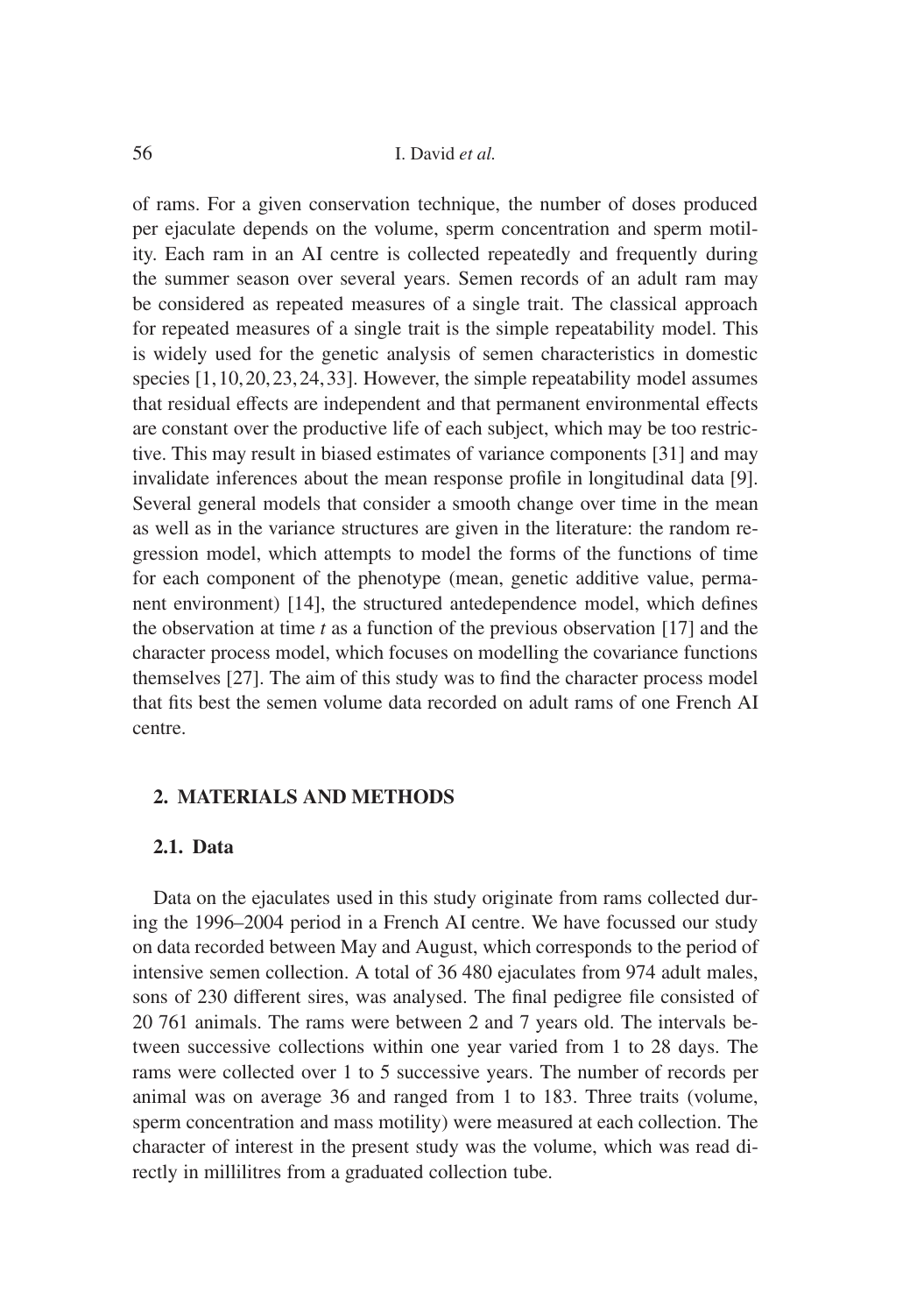# **2.2. Model**

The assumptions of the simple repeatability model are not compatible with the analysis of this semen data. Firstly, the assumption of independence between residual effects could not be fulfilled. Indeed, uncontrolled daily environmental (temperature) or biological (animal health) influences on semen production on a particular day may be similar to those on neighbouring days. Secondly, the random animal effect may not be constant over years. For instance, animals are assigned to different pens each year and thus a ram may be dominant one year and not be dominant another year, which can affect its semen production. Thus, it is more realistic to update yearly the permanent environmental effect. As a result, three random environmental components influencing each semen record may be considered. Following notations used by Carvalheira *et al.* [4], the first is the long-term environmental effect (LTE), which includes all uncontrolled events that permanently influence the semen production of a particular ram during one year. This LTE effect includes past events specific to each animal that occurred during its first months of life (health, rearing conditions) and within year conditions such as feeding management, relations with other animals in the pen and health events. The second component is the short-term environmental effect (STE), which comprises all other sources of unaccounted temporary variations (correlated) that affect semen production. The third is the classical measurement error.

To fit the data with these new assumptions, the following character process model was used:

$$
y = X\beta + Za + Wp + \varepsilon_1 + \varepsilon_2 \tag{1.1}
$$

where: *y* is a vector of ejaculate volumes of order *K* (*K* =  $\sum_{i=1}^{N} n_i$ , *N* being the number of animals,  $n_i$  the number of measurements per animal).  $\beta$  is a vector of fixed environmental effects of order *q*. *a* is a vector of random genetic additive effect of order  $s$  ( $s = 20761$ ). **p** is a vector of random LTE effects of order  $r$  ( $r = \sum_{i=1}^{N} c_i$ , where  $c_i$  is the number of years of collections for subject *i*).  $\varepsilon_1$  is a vector of random correlated STE effects of order *K*.  $\varepsilon_2$  is a vector of independent residuals of order *K*. *X*, *Z* and *W* are incidence matrices of order  $K \times q$ ,  $K \times s$ ,  $K \times r$ , respectively.

The distribution of random effects are the following:  $a \sim N(0, \sigma_a^2 A)$ <br>pere *A* is the numerator relationship matrix  $\mathbf{r}_{a} \propto N(0, \sigma_a^2 \mathbf{H}_a)$ . See all where *A* is the numerator relationship matrix,  $p \sim N(0, \sigma_p^2 H_2)$ ,  $\varepsilon_1 \sim$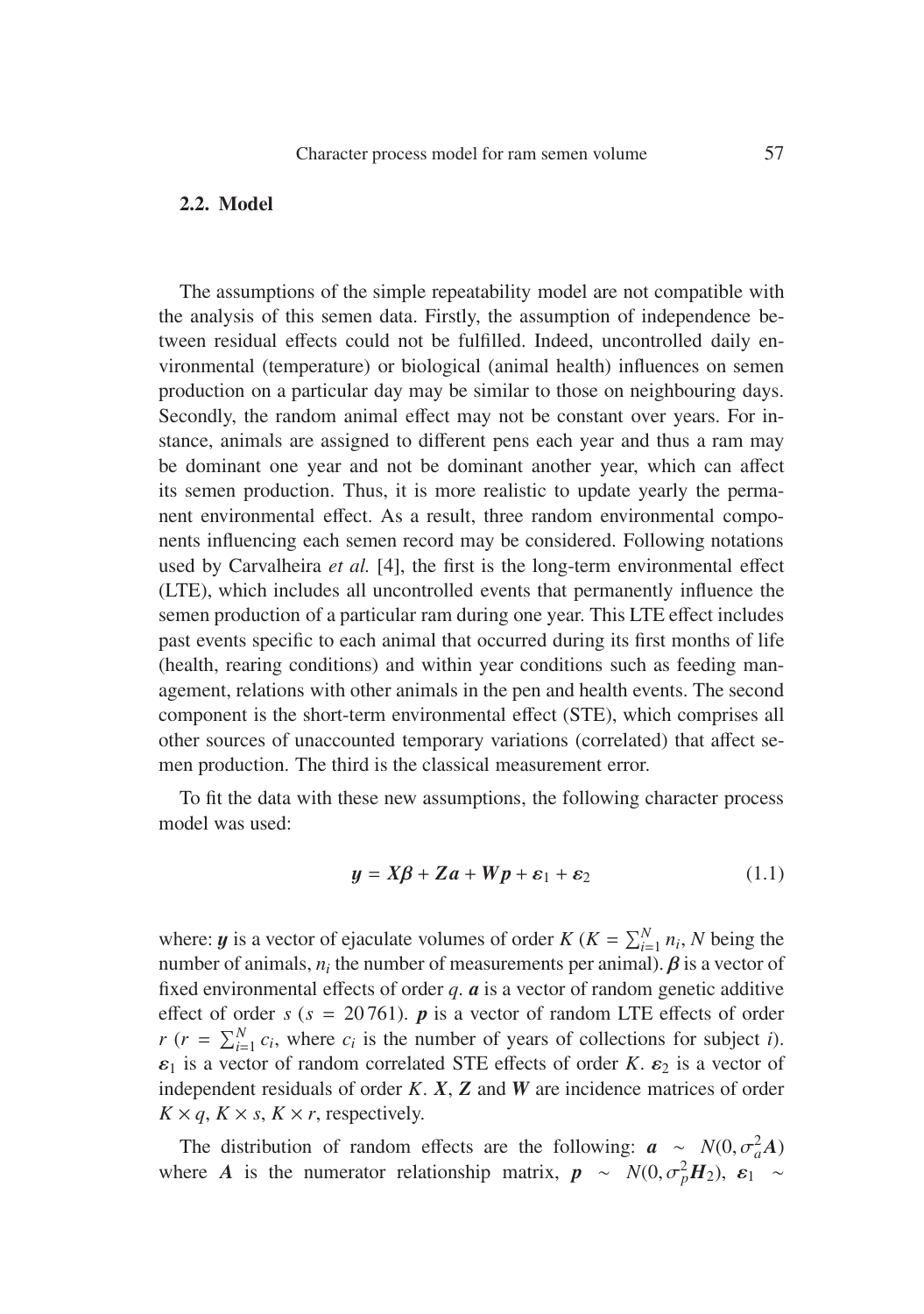58 I. David *et al.*

 $N(0, \tau^2 H_1)$  and  $\varepsilon_2 \sim N(0, \sigma_e^2 I_K)$ .  $H_1$  and  $H_2$  are

$$
\boldsymbol{H}_{1} = \bigoplus_{i=1}^{N} \bigoplus_{c=1}^{c_{i}} \boldsymbol{H}_{1ic} \text{ with } \boldsymbol{H}_{1ic} = \begin{bmatrix} 1 & h_{ic,12} & \cdots & h_{ic,1L_{ci}} \\ h_{ic,12} & 1 & \cdots & h_{ic,2L_{ci}} \\ \vdots & \vdots & \ddots & \vdots \\ h_{ic,1L_{ci}} & h_{ic,2L_{ci}} & \cdots & 1 \end{bmatrix} \text{ and } h_{ic,jl} = g_{1}(x_{ic,jl})
$$

$$
\boldsymbol{H}_2 = \bigoplus_{i=1}^N \boldsymbol{H}_{2i} \text{ with } \boldsymbol{H}_{2i} = \begin{bmatrix} 1 & s_{i12} & \cdots & s_{i1c_i} \\ s_{i12} & 1 & \cdots & s_{i2c_i} \\ \vdots & \vdots & \cdots & \vdots \\ s_{i1c_i} & s_{i2c_i} & \cdots & 1 \end{bmatrix} \text{ and } s_{i,mc} = g_2(d_{i,mc})
$$

where  $g_1$  and  $g_2$  are unknown correlation functions,  $\oplus$  represents the direct sum.  $L_{ci}$  is the number of observations made during year *c* for subject *i*.  $x_{ic,jl}$ is a measurement of "distance" between collections *j* and *l* of subject *i* during year *c*. *dimc* is a measurement of "distance" between collections performed during year *m* and *c* for subject *i*.

The vector of observations  $y$  is assumed to be normally distributed with  $E(y) = X\beta$  and *var*(y) =  $\sigma_a^2 ZAZ' + \sigma_p^2 WH_2W' + \tau^2 H_1 + \sigma_e^2 I_K$ .

Under this model, a heritability estimate is  $\hat{\sigma}_a^2/\hat{\sigma}_T^2$  where  $\hat{\sigma}_a^2 = \hat{\sigma}_a^2 + \hat{\sigma}_p^2 + \hat{\sigma}_a^2$ .  $\hat{\tau}^2 + \hat{\sigma}_e^2$ . The within year repeatability estimate is, for all subjects *i*, a function of  $\tau$  of the forms:  $(\hat{\tau}^2 + \hat{\sigma}^2 + \hat{\tau}^2 a$ .  $(\tau)$   $(\hat{\tau}^2)$  and the repeatability estimate across *x* of the forms:  $\left(\frac{\partial^2 a}{\partial t^2} + \frac{\partial^2 a}{\partial t^2} + \frac{\partial^2 a}{\partial t^2} + \frac{\partial^2 a}{\partial t^2} + \frac{\partial^2 a}{\partial t^2} + \frac{\partial^2 a}{\partial t^2} + \frac{\partial^2 a}{\partial t^2} + \frac{\partial^2 a}{\partial t^2} + \frac{\partial^2 a}{\partial t^2} + \frac{\partial^2 a}{\partial t^2} + \frac{\partial^2 a}{\partial t^2} + \frac{\partial^2 a}{\partial t^2} + \frac{\partial^2 a}{\partial t^2} + \frac{\partial^$ years is, for all subjects *i*, a function of *d* of the forms  $(\hat{\sigma}_a^2 + \hat{\sigma}_p^2 g_2(d)) / \hat{\sigma}_T^2$ .

## **2.3. Model selection**

Selection of appropriate correlation structures for LTE and STE is a nontrivial step in the model selection process. The method used is inspired from methods proposed by Verbeke and Molenberghs [34], Verbeke *et al.* [35] and Lesaffre *et al.* [21] and involves four steps.

The first step consisted in exploring graphically the correlation between collections using the empirical semi-variogram [9, 34]. To detect this correlation, the following model was used:

$$
y = X\beta + Mf + \varepsilon_1 + \varepsilon_2 \tag{1.2}
$$

where  $y, \beta, \varepsilon_1$  and  $\varepsilon_2$  are the same as in model (1.1),  $f$  is the random subject intercept  $(f \sim N(0, I_N \sigma_f^2))$  with the corresponding incidence matrix *M*,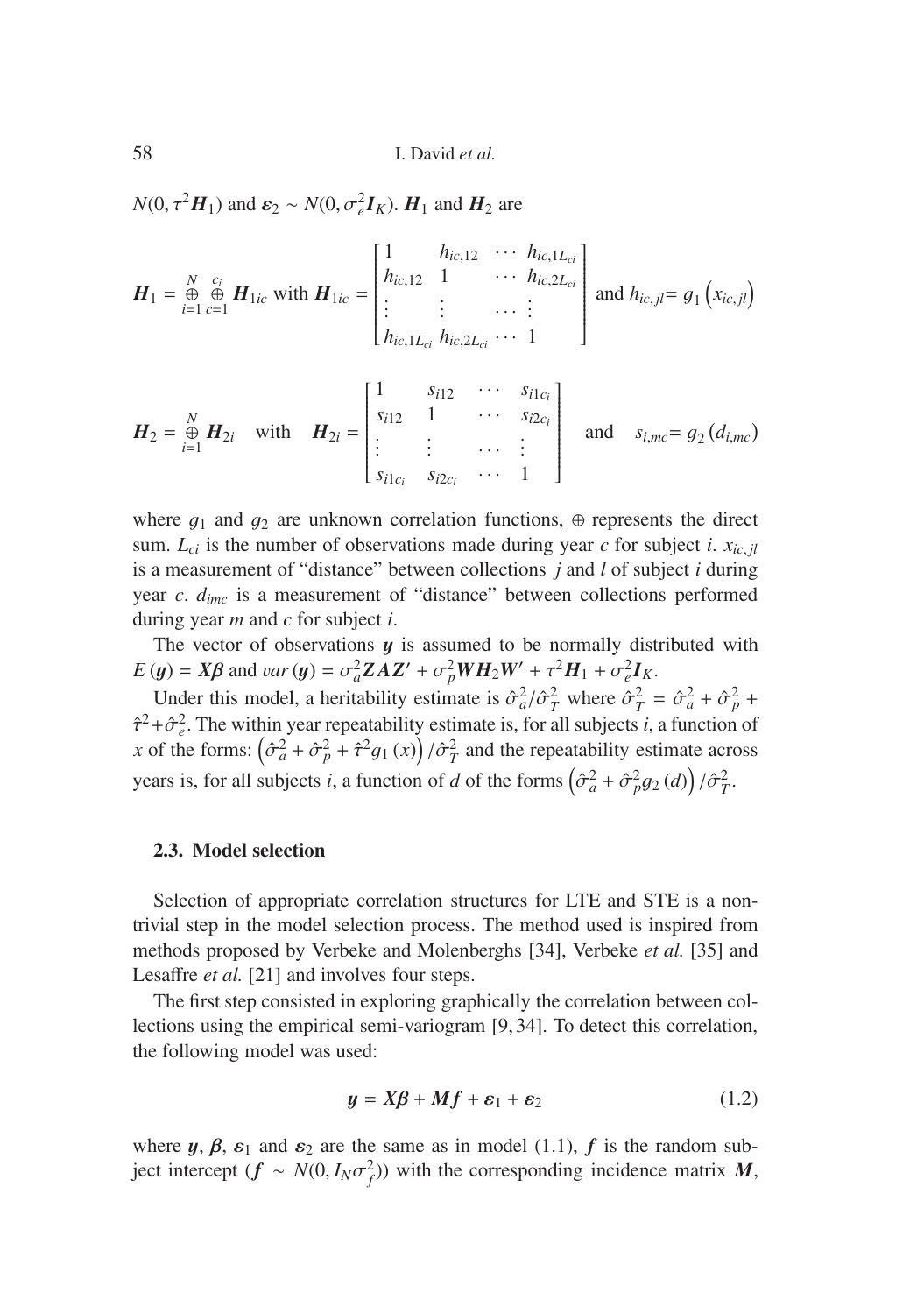we draw the scatter plot of  $\frac{1}{2}E(e_{ij} - e_{il})^2 = \sigma_e^2 + \tau^2 (1 - g_1(x_{ij}))$  vs. the cor-<br>responding "distance"  $x_{ij}$  where e is the vector of independent residuals of responding "distance"  $x_{ij}$  where *e* is the vector of independent residuals of model (1.3):

$$
y = X\beta + Mf + e \tag{1.3}
$$

where the notations are the same as in model (1.2). The total process variance  $(\sigma_e^2 + \tau^2 + \sigma_f^2)$  was estimated by  $\frac{1}{2}E(e_{ij} - e_{i'k})^2$   $\forall i \neq i'$ . For the exploration of the function  $g_1$ , the distance considered was the interval in days between observations. For the exploration of  $q_2$ , we used residuals obtained with a model similar to  $(1.3)$  where  $y$  corresponded to the subject average trait per year and the distance considered was the interval in years between mean records. In this step,  $\beta$  is the vector of all the potential fixed effects and all the two-way interactions are described in detail in David *et al.* [7].

The second step consisted in choosing  $q_1$  fitting and comparing several serial correlation structures for the model (1.2). We considered four different structures for  $H_1$ . The first model (C0<sub>S</sub>) assumed independent STE ( $g_1(x) = 0$ ), the second model  $(AR<sub>S</sub>)$  assumed a first-order autoregressive correlation structure for  $H_1$  ( $q_1(x) = \rho^x$  where x is the difference between ranks of collection), the third (SP<sub>S</sub>) and fourth (SG<sub>S</sub>) models assumed a spatial power ( $g_1(x) = \rho^x$ ) and a spatial Gaussian  $(g_1(x) = \rho^{x^2})$  where *x* is the interval between collections in days respectively. The models were fitted using the mixed procedure tions in days, respectively. The models were fitted using the mixed procedure of  $SAS^{(8)}$  8.2 [30] and the restricted maximum likelihood method to estimate variance components. We used restricted likelihood ratio tests to compare the  $CO<sub>S</sub>$  model to the three other models (nested models). The corresponding null and alternative hypotheses were  $\rho = 0$  and  $\rho \neq 0$ , respectively. Under the null hypothesis, the test statistic is expected to be distributed as a chi-square with two degrees of freedom. We used the Akaike information criteria (AIC) to compare the non-nested models  $(AR<sub>S</sub>, SP<sub>S</sub>, SG<sub>S</sub>)$ . The best model will be the one that has the lowest value of −2AIC.

The third step selected fixed model terms in (1.2) based on the model retained in step 2. This has been done step by step by comparing nested models with the likelihood ratio test. For this step, models were fitted using the mixed procedure of  $SAS^{\circledR}$  8.2 [30] and the maximum likelihood method.

The fourth step selected an appropriate correlation structure for the LTE according to the correlation structure for  $H_1$  selected in step 2 and the mean structure retained in step 3. We compared four different correlation structures for  $H_2$  using the model (1.1). The first model assumed no correlation between LTE  $(C0_L, g_2(d) = 0)$ , the second model assumed a correlation of 1 between LTE  $(Cl_L, g_2(d) = 1)$ , the third model assumed a first-order autoregressive correlation structure for  $H_2$  (AR<sub>L</sub>,  $g_2$  (*d*) =  $\eta^d$ , where *d* is the absolute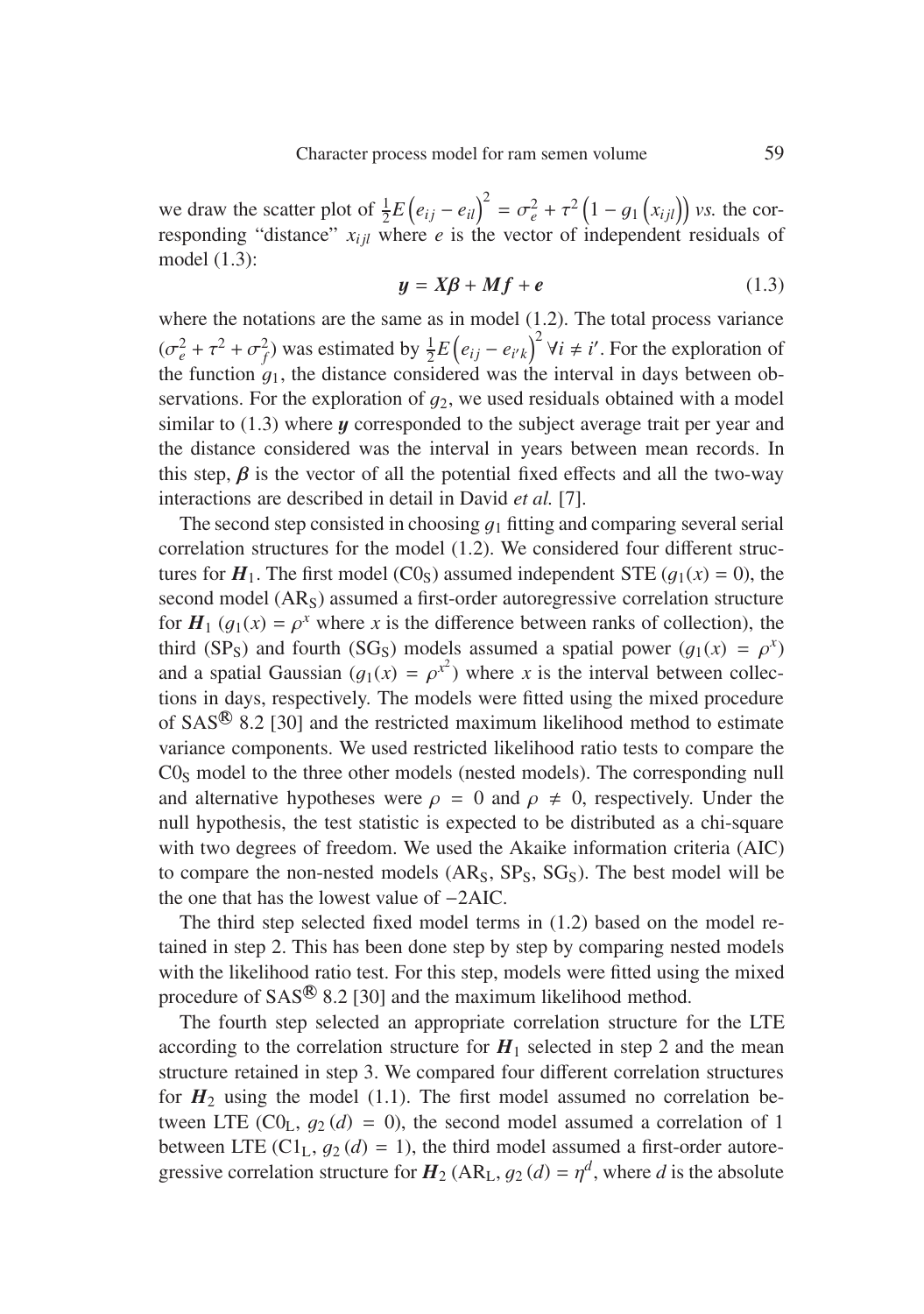#### 60 I. David *et al.*



**Figure 1.** Ram semen volume: observed semi-variogram for the short-term environmental effect.  $\sigma_e^2$ ,  $\tau^2$  and  $\sigma_f^2$  represent the variability of the measurement error, the serial correlation component and the random intercept in (1.2) respectively. serial correlation component and the random intercept in (1.2), respectively.

difference between ranks of year of collection) and the fourth, a uniform correlation structure (UC<sub>L</sub>,  $g_2$  (*d*) = constant). Restricted likelihood ratio tests were used to compare  $CO<sub>L</sub>$  or  $Cl<sub>L</sub>$  to  $AR<sub>L</sub>$  or  $UC<sub>L</sub>$  structures while AIC criteria were used to compare the other models. For this step, data were analysed with an animal model using the ASReml software [13]. Variance components and genetic parameters were estimated at the end of this step using the restricted maximum likelihood method.

Finally, to clarify the relative role of the various model components, we compared the four models obtained by fitting the  $AR<sub>L</sub>$  or  $Cl<sub>L</sub>$  structure to the LTE variation and the  $SP_S$  or  $C0_S$  structures for the STE variation. Thereafter in the text, the various sub-models (1.1) are labelled according to the structure of  $H_1$  and  $H_2$ , for instance  $AR_I/SP_S$ .

#### **3. RESULTS**

#### **3.1. Semi-variogram**

The empirical semi-variograms drawn for the exploration of  $g_1$  and  $g_2$  are presented in Figures 1 and 2, respectively. In both cases, this suggests a serial correlation dependent on time that may be described by an increasing function of the interval between observations. Nevertheless, in both cases, the semivariogram did not give enough information to choose among the potential  $g(x)$  functions. In Figure 1, the empirical estimates of variance components for  $\sigma_f^2$ ,  $\tau^2$  and  $\sigma_e^2$  were 0.052, 0.02 and 0.045, respectively.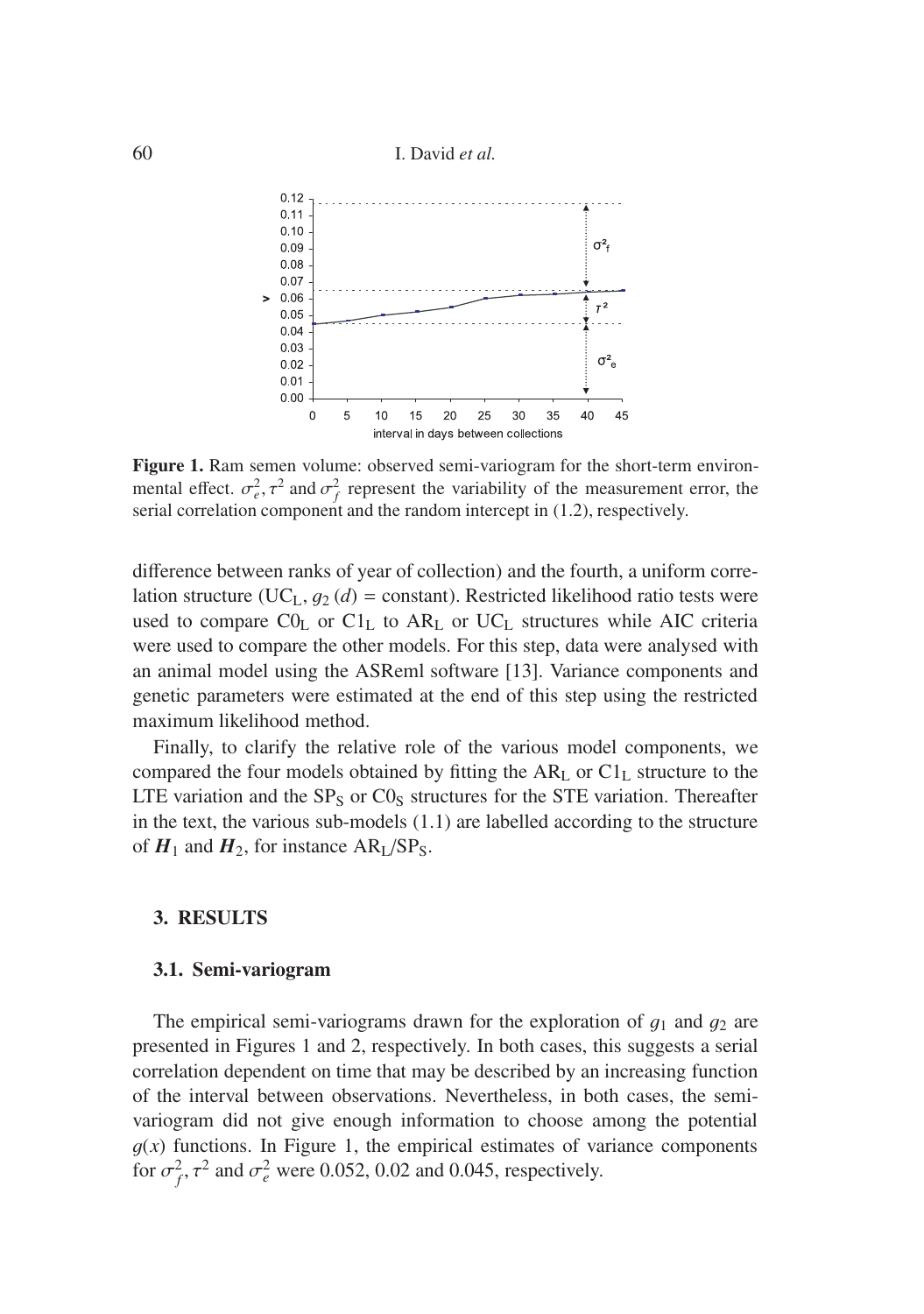Character process model for ram semen volume 61



**Figure 2.** Ram semen volume: observed semi-variogram for the long-term environmental effect.

**Table I.** Variance component estimates, minus twice restricted log-likelihood and minus twice Akaïke information criteria for different correlation structures for short term environmental effect in model (1.2).

| STE <sup>a</sup> | CO <sub>s</sub> | $AR_S$ | $SP_{S}$ | SG <sub>s</sub> |
|------------------|-----------------|--------|----------|-----------------|
| $-2RL1$          | 4905            | 2767   | 2560     | 2644            |
| $\Delta(-2RL)^2$ |                 | 2138   | 2345     | 2261            |
| $-2AIC3$         | 4909            | 2775   | 2568     | 2652            |
| $\sigma_e^2$     | 0.059           | 0.049  | 0.048    | 0.050           |
| $\tau^2$         |                 | 0.018  | 0.019    | 0.013           |
| $\rho$           |                 | 0.93   | 0.97     | 0.96            |
|                  | 0.050           | 0.039  | 0.040    | 0.043           |
|                  |                 |        |          |                 |

 $^1$  -2RL = minus twice restricted maximum likelihood.<br>  $^2$   $\Delta(-2RL)$  = likelihood ratio statistics of the corresponding model *vs*. the C0<sub>S</sub> model.<br>  $^3$  -2AIC = minus twice Akaïke information criteria.<br>
a Correlation p where *x* is the absolute interval in days between observations, AR<sub>S</sub>  $\Leftrightarrow$   $q_1(x) = \rho^x$ , where *x* is the absolute interval between ranks of observation.

## **3.2. Selection of short-term environmental e**ff**ect correlation matrix**

Variance component estimates, minus twice-restricted log-likelihood and AIC criteria (−2AIC), obtained with the different correlation structures to model STE are presented in Table I. When we compared the  $C0<sub>S</sub>$  structure to  $AR<sub>S</sub>$ ,  $SP<sub>S</sub>$  and  $SG<sub>S</sub>$  structures, the smallest likelihood ratio statistic of two models was 2138, indicating that the  $CO<sub>S</sub>$  structure fitted the data less well than the other. Concerning the comparison among  $SP_S$ ,  $SG_S$  and  $AR_S$  structures, the  $-2AIC$  criteria were smaller for the  $SP<sub>S</sub>$  and all differences in the  $-2AIC$  criteria were higher than 80, indicating that the SP<sub>S</sub> structure was the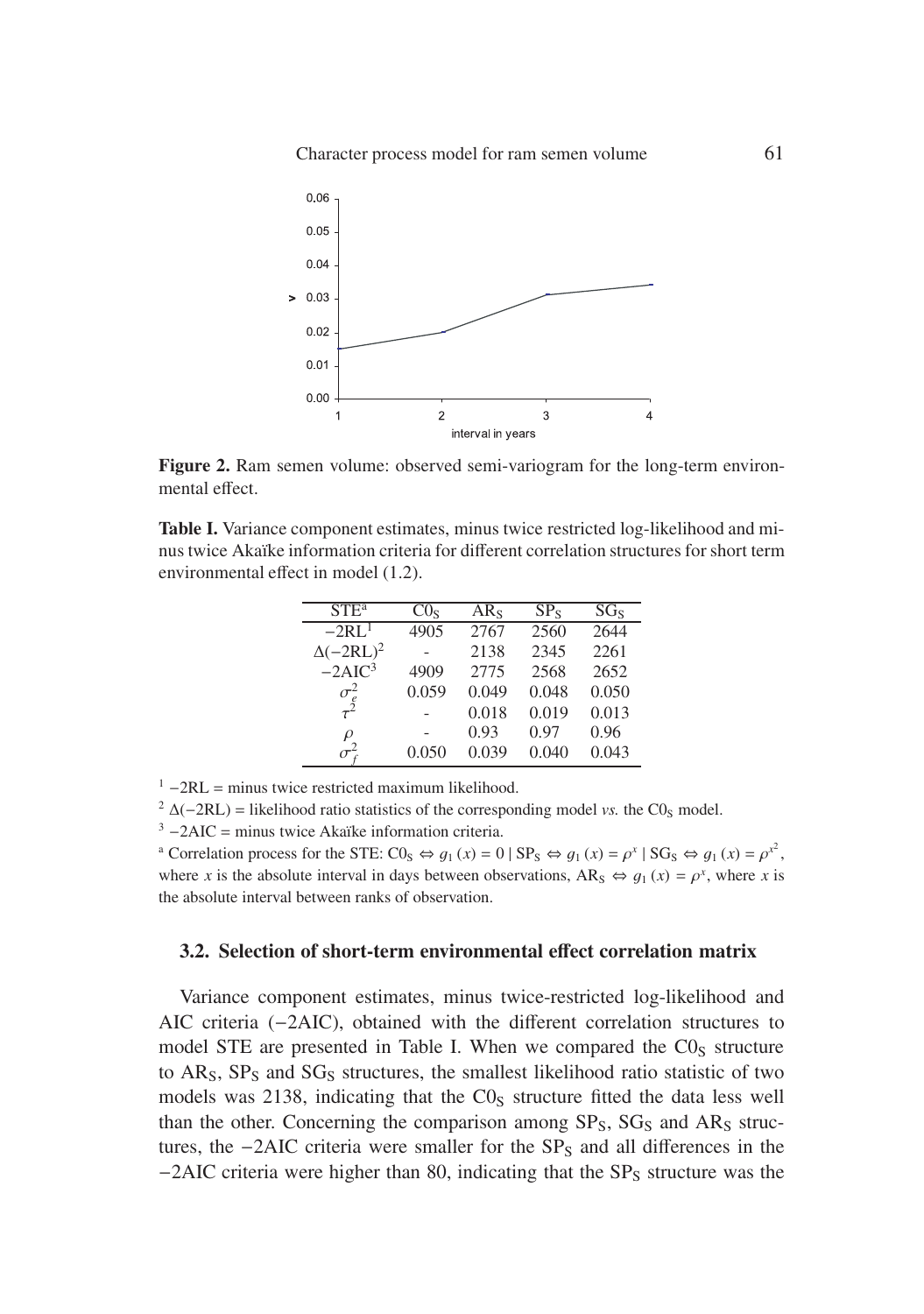best. The estimates of variance components with the  $SP<sub>S</sub>$  structure were close to those estimated with the empirical semi-variogram 0.048, 0.019, 0.040 *vs.* 0.052, 0.02 and 0.045 respectively. The correlation estimate was very high between two STE separated by one day ( $\rho = 0.97$ ).

# **3.3. Fixed e**ff**ects**

The fixed effects included in the final model for the mean structure were the age at collection, the week, the year of collection, the interval with previous collection, the daily variation (AM/PM) and the interaction week∗year. The number of collections during the previous year, the rank of the within season collection, the breeding value for milk production in quartile and all other twoway interactions were discarded. Minus twice the difference of maximum loglikelihood values between the full fixed effect model and the reduced models equals 210. The associated number of degrees of freedom is 180, implying that the reduced model was acceptable at the 5% level of significance ( $P = 0.0623$ ). Estimates of the selected fixed effects are described in detail in David *et al.* [7].

# **3.4. Selection of long-term environmental e**ff**ect correlation matrix**

Variance components, heritability estimates, minus twice AIC criteria and restricted log-likelihood obtained with the different correlation structures for the LTE are presented in the first four columns of Table II. The smallest value of the restricted likelihood ratio tests corresponding to the comparison of  $AR<sub>L</sub>/SP<sub>S</sub>$  model to the  $CO<sub>L</sub>/SP<sub>S</sub>$  or the  $Cl<sub>L</sub>/SP<sub>S</sub>$  model was 55, and the  $AR<sub>L</sub>/SP<sub>S</sub>$  model presenting a lower −2AIC criteria than the UC<sub>L</sub>/SP<sub>S</sub> model. These results indicate that the  $AR<sub>L</sub>/SP<sub>S</sub>$  model has the best fit. The correlation estimate for LTE was  $\eta = 0.88$  and was significantly different from 1 (by the LRT test with  $Cl<sub>L</sub>/SP<sub>S</sub>$ ).

Repeatability within and across years, estimated with the  $AR<sub>I</sub>/SP<sub>S</sub>$  model, were decreasing functions of the interval between collections. Within year repeatability varied from 0.56 to 0.44 (Fig. 3) and repeatability across years varied from 0.43 to 0.37 (Fig. 4).

The four last columns in Table II contains the results for the four models obtained by fitting the  $AR<sub>L</sub>$  or  $Cl<sub>L</sub>$  structure to the LTE variation and the SP<sub>S</sub> or  $CO<sub>S</sub>$  structures for the STE variation. The log-likelihood ratio values indicate that models with the  $AR<sub>L</sub>$  structure were significantly better than the models with the  $Cl_L$  structure, and that including the STE component (SP<sub>S</sub> *vs.*  $Cl_S$ ) was also significantly better. The simple repeatability model  $(Cl<sub>L</sub>/C0<sub>S</sub>)$  just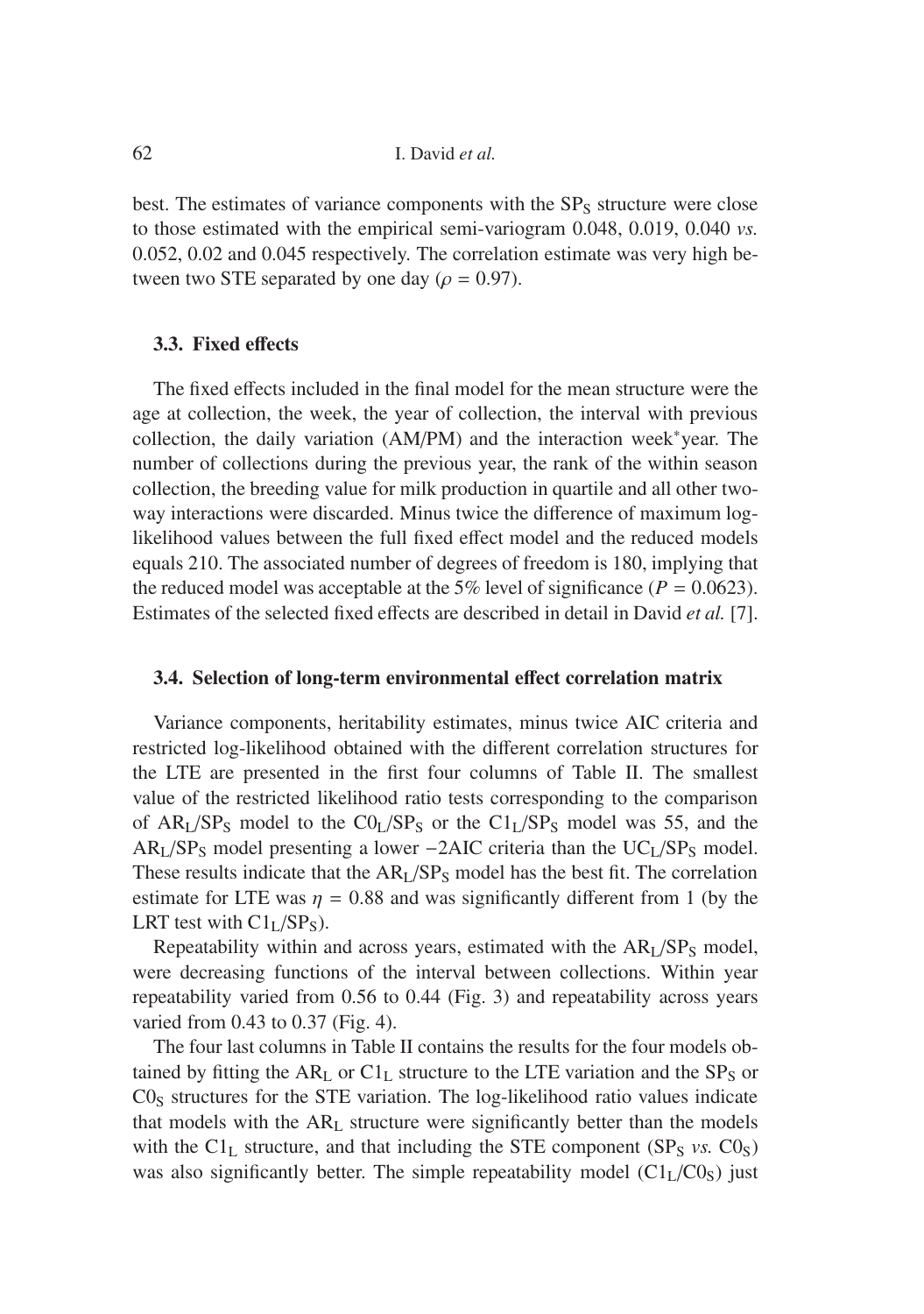**Table II.** Variance component, heritability estimates and minus twice restricted loglikelihood for different correlation structures for long and short term environmental effects in model (1.1).

|                  | 1               | 2               | 3               | 4 <sup>d</sup>  | 5 <sup>c</sup>  | 6               |
|------------------|-----------------|-----------------|-----------------|-----------------|-----------------|-----------------|
| $LTE^a$          | CO <sub>L</sub> | $UC_L$          | Cl <sub>L</sub> | AR <sub>L</sub> | Cl <sub>L</sub> | AR <sub>L</sub> |
| STE <sup>b</sup> | SP <sub>s</sub> | SP <sub>S</sub> | SP <sub>s</sub> | $SP_S$          | CO <sub>s</sub> | CO <sub>S</sub> |
| $-2RL1$          | $-64882$        | $-64897$        | $-64896$        | $-64951$        | $-62357$        | $-64337$        |
| $-2AIC^2$        | $-64872$        | $-64885$        | $-64886$        | $-64938$        | $-62351$        | $-64329$        |
| $\sigma_e^2$     | 0.0481          | 0.0481          | 0.0481          | 0.0479          | 0.0596          | 0.0540          |
| $\tau^2$         | 0.0162          | 0.0161          | 0.0176          | 0.0131          |                 |                 |
| $\rho$           | 0.97            | 0.97            | 0.97            | 0.96            |                 |                 |
| $\sigma_p^2$     | 0.0018          | 0.0143          | 0.0126          | 0.0182          | 0.0190          | 0.0210          |
| $\eta$           |                 | 0.88            |                 | 0.88            |                 | 0.66            |
| $\sigma_a^2$     | 0.0508          | 0.0319          | 0.0321          | 0.0306          | 0.0327          | 0.0367          |
| h <sup>2</sup>   | 0.43(0.04)      | 0.29(0.04)      | 0.29(0.04)      | 0.27(0.04)      | 0.29(0.04)      | 0.33(0.04)      |

<sup>1</sup> −2RL = minus twice restricted log likelihood.<br><sup>2</sup> −2AIC = minus twice Akaïke information criteria.<br><sup>a</sup> Correlation process for the LTE:

 $CO_{L} \Leftrightarrow q_{2}(d) = 0 | Cl_{L} \Leftrightarrow q_{2}(d) = 1 | UC_{L} \Leftrightarrow q_{2}(d) = \eta | AR_{L} \Leftrightarrow q_{2}(d) = \eta^{d}$ , where *d* is the absolute difference between ranks of year of observation.

<sup>b</sup> Correlation process for the STE:  $SP_S \Leftrightarrow g_1(x) = \rho^x \mid CO_S \Leftrightarrow g_1(x) = 0$ , where *x* is the absolute interval between collections in days.

<sup>c</sup> Simple repeatability model.

<sup>d</sup> Retained model.



**Figure 3.** Within year repeatability for ram semen volume in a model with spatial power and autoregressive correlation structures for the short and long-term environmental effect, respectively.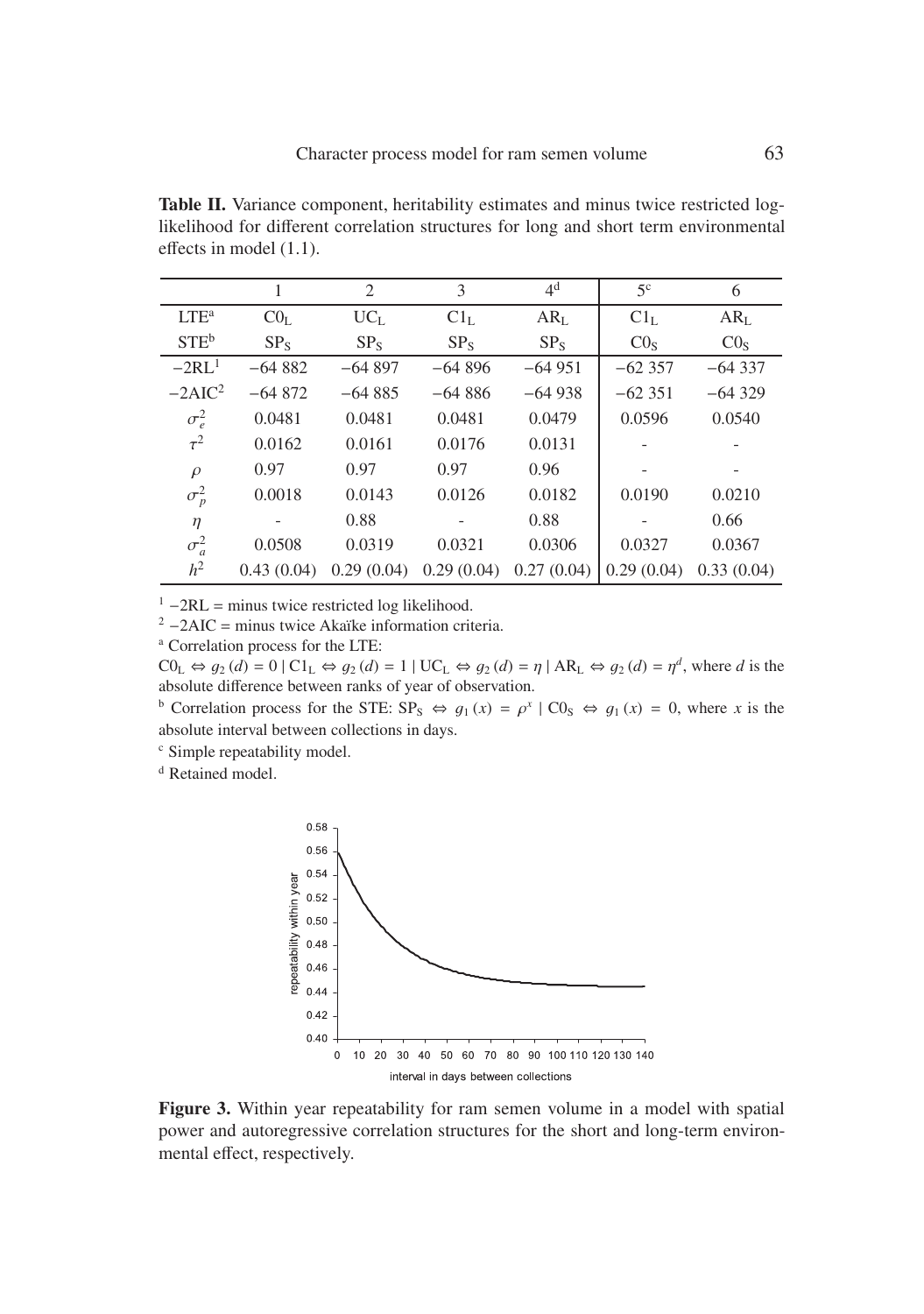64 I. David *et al.*



**Figure 4.** Repeatability across years for ram semen volume in a model with spatial power and autoregressive correlation structures for the short and long-term environmental effect, respectively.

fitting the subject effects inflated the proportion of variance in the residual relative to the other models. A major improvement in fit was observed when either the ARL correlation to LTE or a correlation structure to the STE was added to the simple repeatability model. Both of these models effectively allow a lower correlation between records from different years than for records within the same year. Having both terms in  $(AR<sub>I</sub>/SP<sub>S</sub>)$  gives a small, though significant, further gain, and results in a lower heritability estimate than the other models. The correlation structures between observations (overall repeatability) modelled with these four models are presented in Figure 5. The simple repeatability model  $(Cl<sub>L</sub>/C0<sub>S</sub>)$  assumes a constant correlation between observations, which is quite different from the correlations modelled with the three other models. The  $AR<sub>I</sub>/C0<sub>S</sub>$  model, which considers that the correlation between observations made during the same year is constant, tended to underestimate the correlation between observations separated by less than 15 days, and to overestimate the correlation between observations separated by more than 15 days and less than 2 years. The correlations modelled with the  $AR<sub>L</sub>/SP<sub>S</sub>$  and  $Cl<sub>L</sub>/SP<sub>S</sub>$ models were quite similar but may differ significantly when the number of years between observations increases.

# **4. DISCUSSION**

# **4.1. Model**

The model proposed here, for the analysis of repeated measurements of semen volume, is a special case of the parametric character process models that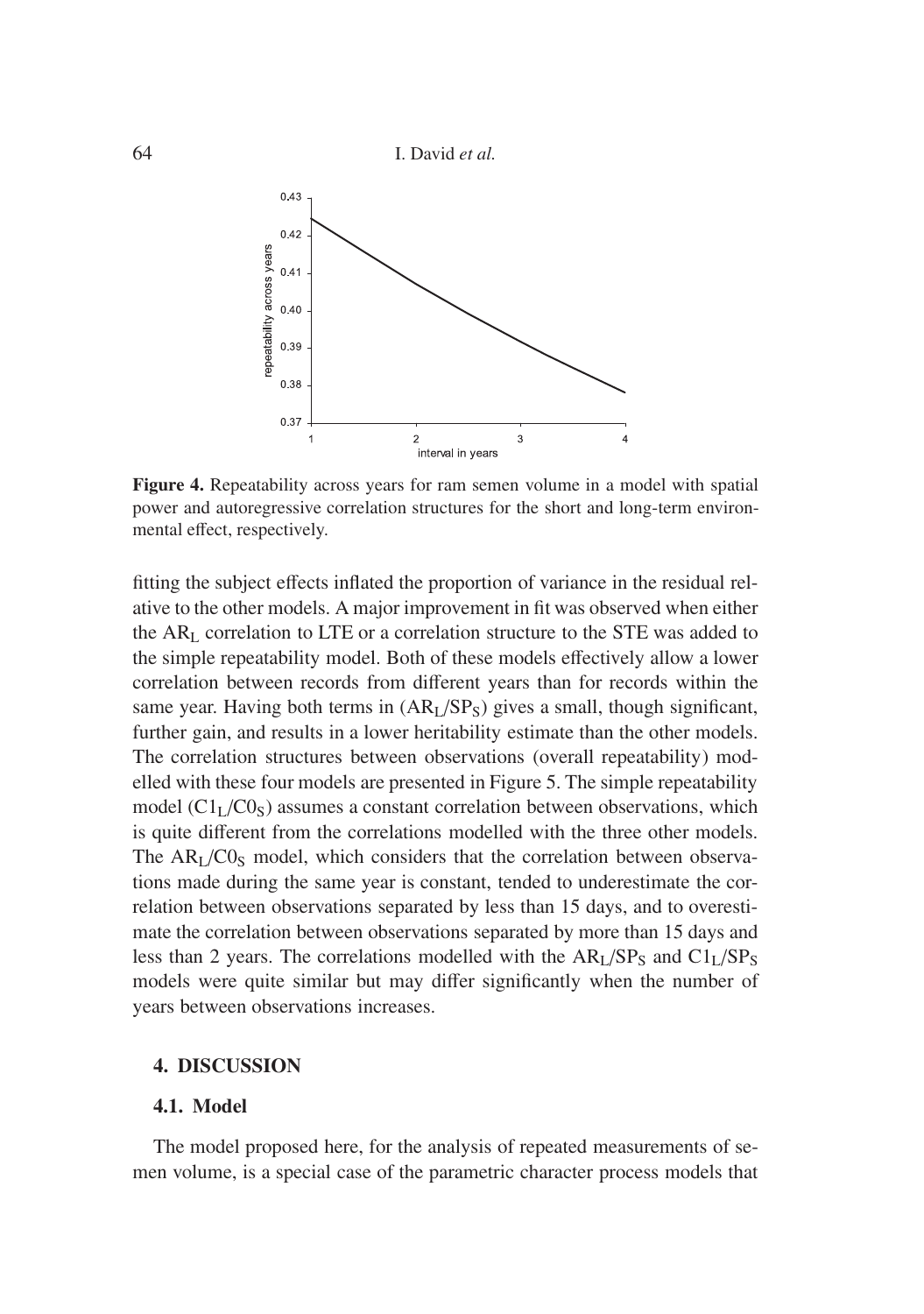

**Figure 5.** Evolution of the correlation between observations depending on the model  $Cl_L \Leftrightarrow q_2(d) = 1 | AR_L \Leftrightarrow q_2(d) = \eta^d | CO_S \Leftrightarrow q_1(x) = 0 | SP_S \Leftrightarrow q_1(x) = \rho^x$ , where  $q_1$  and  $q_2$  are the functions of the correlation processes for the STE and the LTE, respectively, *d* is the absolute difference between ranks of year of observation and *x* is the absolute interval between collections in days.

model the covariance functions [27]. Such models also accommodate a correlation other than 1, over time, for the genetic component. However, we did not use this approach since we checked that the genetic correlations between traits, in a multiple trait analysis with one trait per age, were all high  $(>0.95)$ . Similar models to the one proposed here have been used to study cow lactations [4,31] but the modelling process differed from ours by omitting the formal justification of the choice of the correlation structures. Other models can be used for the analysis of repeated and correlated data. For example, random regression or structured antedependence models have been proposed for the evaluation of cattle [17–19,25,26]. Nevertheless, Jaffrézic and Pletcher [15] have shown that character process models perform well in comparison to alternative methods, often providing a better fit to the covariance structure.

A first attempt to extend the character process model to the multiple-trait case has been proposed by David *et al.* [6] considering cross-correlations equal to 0, identical  $\rho$  and identical  $\eta$  for all traits. Other models that do not ignore cross-correlations have been proposed by Jaffrézic *et al.* [16] using a method that involves an eigen transformation of the variance covariance matrices while Gilmour and Thompson [12] proposed to model the covariance matrix on the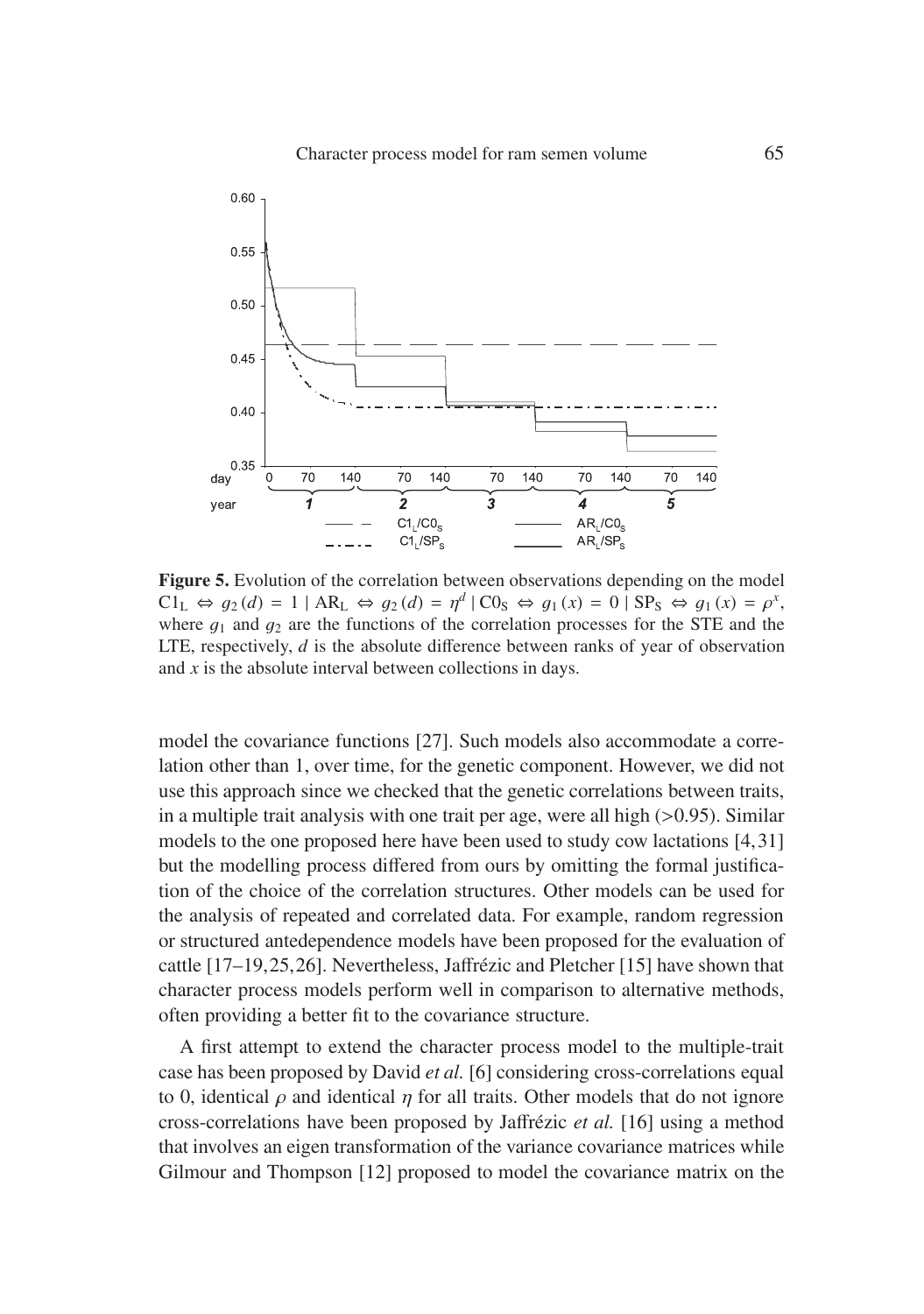inverse scale. However, in both cases these methods assume that the correlation process has the same form for all traits. These assumptions may be too restrictive and cannot be extended in the case of different correlation processes for each single trait. Exploring graphically the cross-correlation could be an interesting first step to this extension. If we consider two traits A and B, the method for exploring the cross-correlation process for STE would be to draw  $\frac{1}{2}E\left(e_{ij}^{A}-e_{ik}^{B}\right)^{2}$  *vs.* the corresponding distance<sub>jk</sub>, where  $e_{ij}^{A}$  and  $e_{ik}^{B}$  are the residuals of model (1.3) extended to the multiple trait case where only  $cov(f^A, f^B) \neq 0$ . However, further analyses are needed to validate and confirm this approach.

# **4.2. Model selection**

We used a graphical technique to detect serial correlation. This first step in the analysis has three advantages: it indicates whether a correlation structure exists or not, it can help the user in determining an initial form of the covariance matrix, and it gives initial values of variance components that may help convergence to a maximum likelihood solution. However, this technique cannot be used to select an appropriate correlation function. Another way to explore the correlation structure would be to fit a mixed model with an unstructured covariance structure and to use the resulting estimated covariance matrix to suggest a more parsimonious structure. Nevertheless, when the number of time points is large, the REML algorithm may not converge [8]. This was the case for semen production records and the graphical technique was then more suitable.

Fitting linear models implies that an appropriate mean structure as well as a covariance structure be specified, but these structures are not independent of each other [34]. For our analysis, the covariance structure for the STE was determined first, using a full fixed model, while the fixed effects were tested later. Nevertheless, to confirm the choice of the correlation structure for the STE, the different correlation structures were also compared with the reduced mean model and the spatial power structure was still "optimal". A robust procedure for choosing the fixed model was proposed by Liang and Zeger [22]. It is relatively insensitive to the structure of the variance covariance assumed for the data. Verbeke and Molenberghs [34] showed that this estimator is consistent as long as the mean is correctly specified in the model. In agreement with Robert-Granié *et al*. [29], the results we obtained with this approach showed that, in most cases, the robust standard error was smaller than the naïve one.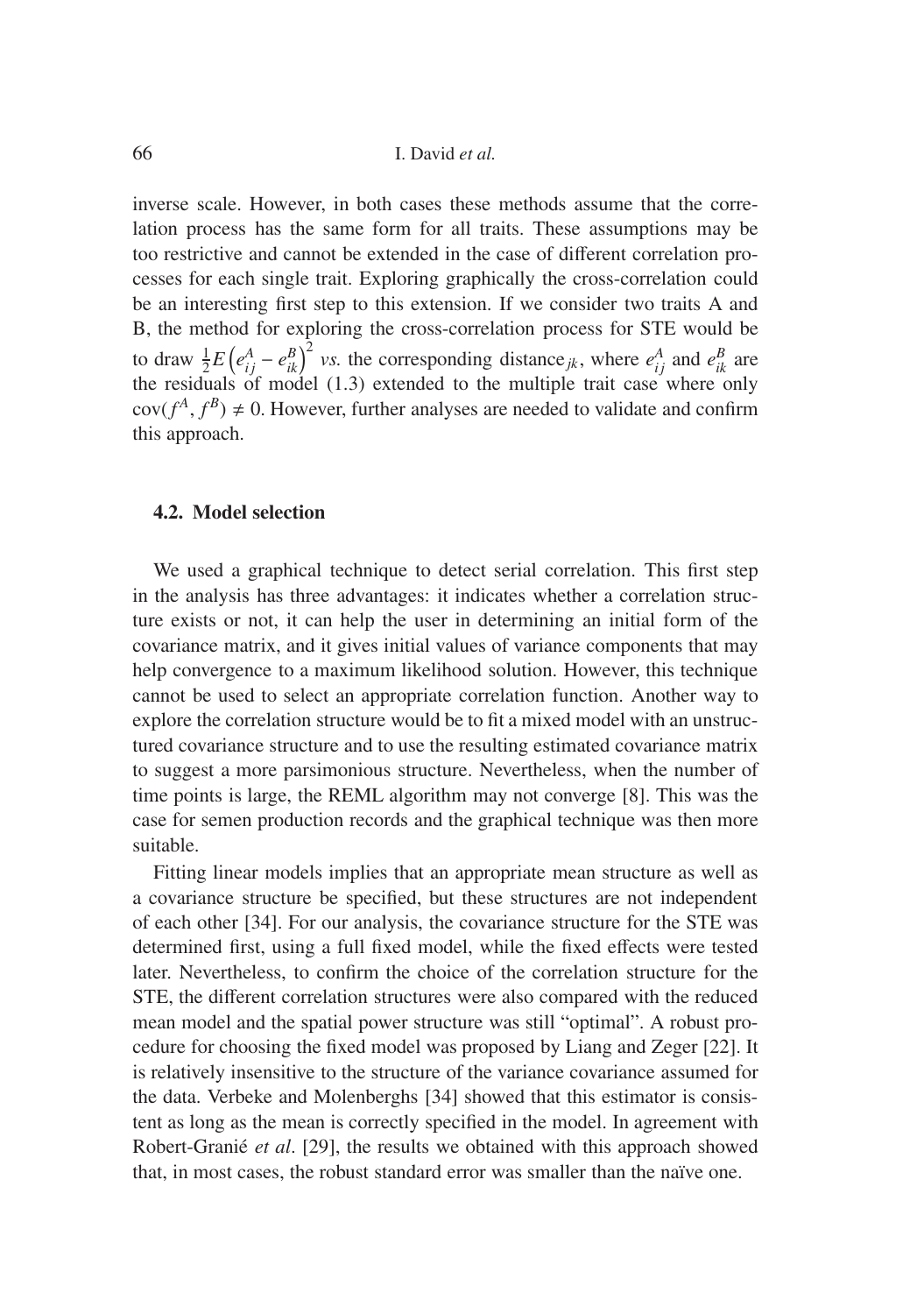Concerning the selection of  $q_1(x)$ , our analysis clearly showed an STE correlation of sequential measurements. Rams were collected with unequal time lags, and models using a function of time-lag in days between collections  $(SP<sub>S</sub>)$ and  $SG<sub>S</sub>$  structures) fitted the data better than the  $AR<sub>S</sub>$  model based on the order of collections rather than the actual time interval. The daily correlation of the STE in the final model  $(AR<sub>I</sub>/SP<sub>S</sub>)$  is high: 0.96. However, this correlated component is one-third the size of the uncorrelated component ( $\tau^2/\sigma_e^2 \approx 0.27$ ).<br>These results indicate that an important component of unexplained and uncor-These results indicate that an important component of unexplained and uncorrelated daily variation remained.

With regards to the selection of  $g_2(x)$ , the assumption of independent LTE was discarded  $(CO<sub>L</sub>/SP<sub>S</sub>$  model) indicating that some influences on semen production persist over years. However, not all influences remain constant since the  $Cl<sub>L</sub>/SP<sub>S</sub>$  model with a correlation of 1 was not as good as the  $AR<sub>L</sub>/SP<sub>S</sub>$ and UC<sub>L</sub>/SP<sub>S</sub> model with a smaller correlation. The autoregressive correlation was better than the uniform correlation. Hypotheses similar to those proposed by Carvalheira *et al.* [3] for cow milk production may explain this result: many events that affect a ram's capacity for semen production occur during productive life, and impart a correlation structure between years of production that decays with time. Several authors [4,31] have already used the first order autoregressive correlation structure for the analysis of LTE in cow lactations. Similar to the result obtained when omitting the permanent environmental effect in the case of repeated measurements [5], assuming independent LTE  $(CO<sub>I</sub>/SP<sub>S</sub>)$ model) yielded higher genetic variance and heritability (0.43 *vs.* 0.27, 0.29) estimates than considering a correlation between LTE because the genetic component picks up the covariance omitted from the environmental component. The results found concerning the correlation processes for STE and LTE mean that there may be some uncontrolled factors, which modify over years the so called "permanent" environmental effect (*i.e.* change in the location of the pen in the shed, modification of social behaviour when changing pen. . . ) and other factors, which induce within year correlations between residuals of the simple repeatability model (health status, body weight change. . . ). Therefore, one has to identify and control these factors to improve semen production and increase heritability and repeatability of semen traits.

#### **4.3. Variance components and genetic parameters estimates**

Once the appropriate correlation structures for LTE and STE were selected, we compared the component sub-models with the classic repeatability model. The results showed that the  $AR<sub>L</sub>/SP<sub>S</sub>$  model fitted the data the best. The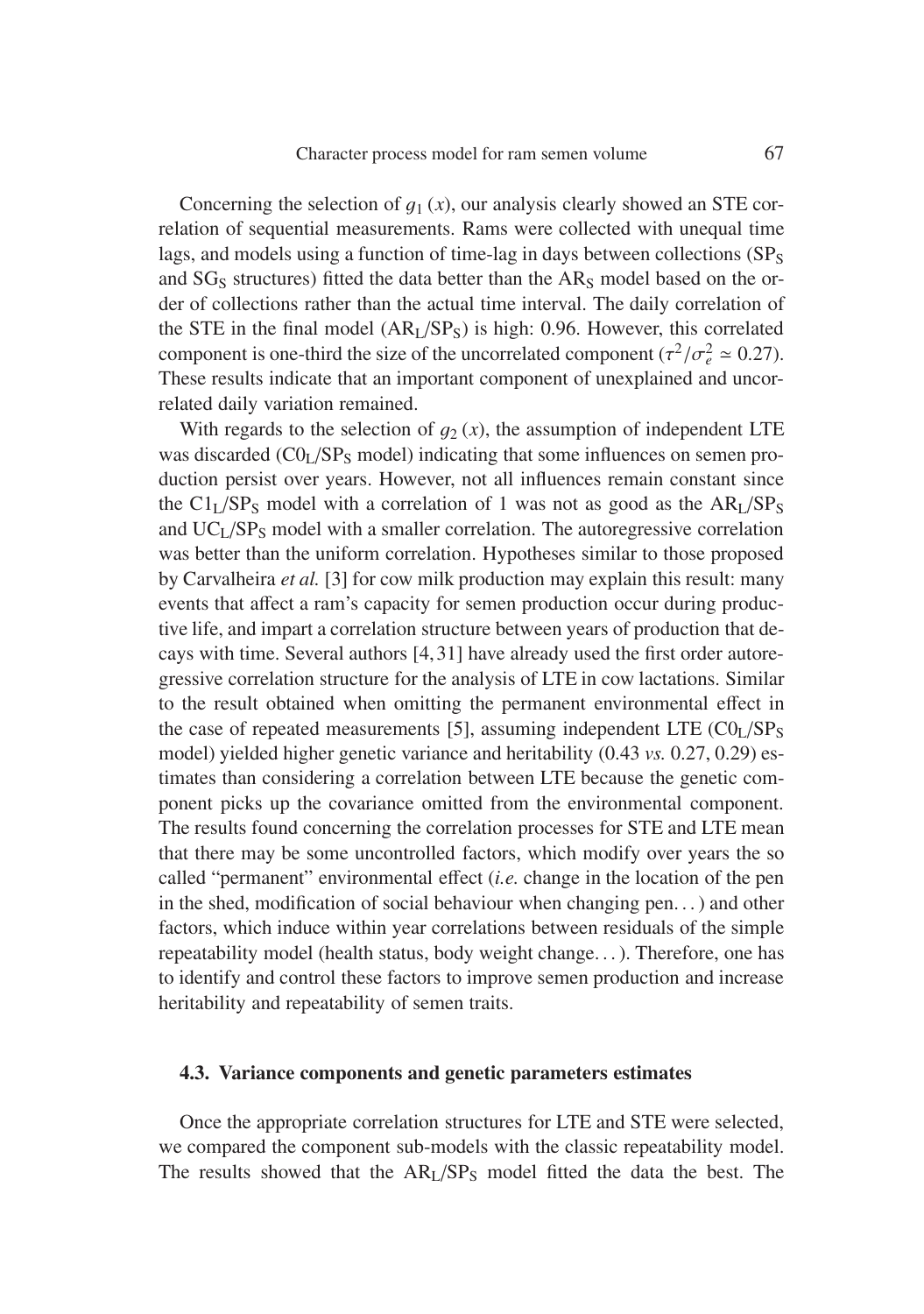heritabilities of these four models ranged from 0.27 to 0.33 and the correlations between estimated breeding values for semen volume estimated with these models were high (>0.98). These results may be specific to the data and the consequence of the high correlations for LTE and STE, indeed the results obtained for similar comparisons in other studies differed a little [3, 4, 31, 32]. However, the results obtained with the  $AR<sub>I</sub>/SP<sub>S</sub>$  model *vs.* the three other models relaxed the assumptions of permanent environmental effect and independent residuals, which are the usual assumptions used in the study of repeated semen trait [2, 10, 11, 20, 23, 24].

The estimate of heritability with the  $AR<sub>I</sub>/SP<sub>S</sub>$  model was moderate, higher than that reported in the literature for ram semen volume (0.07, 0.11 [28], 0.15, 0.20 [10]) and in the middle of the range of heritability reported on all species (from 0.07 to 0.58 [28, 33]).

# **5. CONCLUSION**

We used a character process model to analyse semen volume in AI rams that has previously been used by several authors [3,4] for test-day records of cows, but with a different modelling process. An empirical semi-variogram gives an informal check for serial correlation. The spatial power correlation and the first order autoregressive structure gave the best fit to the correlation between STE and LTE, respectively. Even if variance components were not markedly affected in this study by the introduction of STE and a first order autoregressive correlation structure for LTE *vs.* the classical simple repeatability model, the proposed model insured an appropriate selection of fixed effects, identified uncontrolled factors and gave more information about the decline of repeatability with time. The heritability estimate was moderate indicating that selection of AI rams on their ability to produce semen volume could lead to a substantial improvement in the number of doses produced per animal. However, the impact of this selection on other traits must be evaluated.

# **ACKNOWLEDGEMENTS**

The authors thank the *ministère de l'Agriculture* for supporting this study in the frame of a "*BELIA* action", directed by the *ANIO* and *INRA*, and the AI centres who provided the data: BMC, CCDEO, Confédération générale de Roquefort, Insem-Ovin, OVI-TEST, CIA Verdilly. Two anonymous reviewers are thanked for numerous constructive criticisms and for improving the clarity of this paper.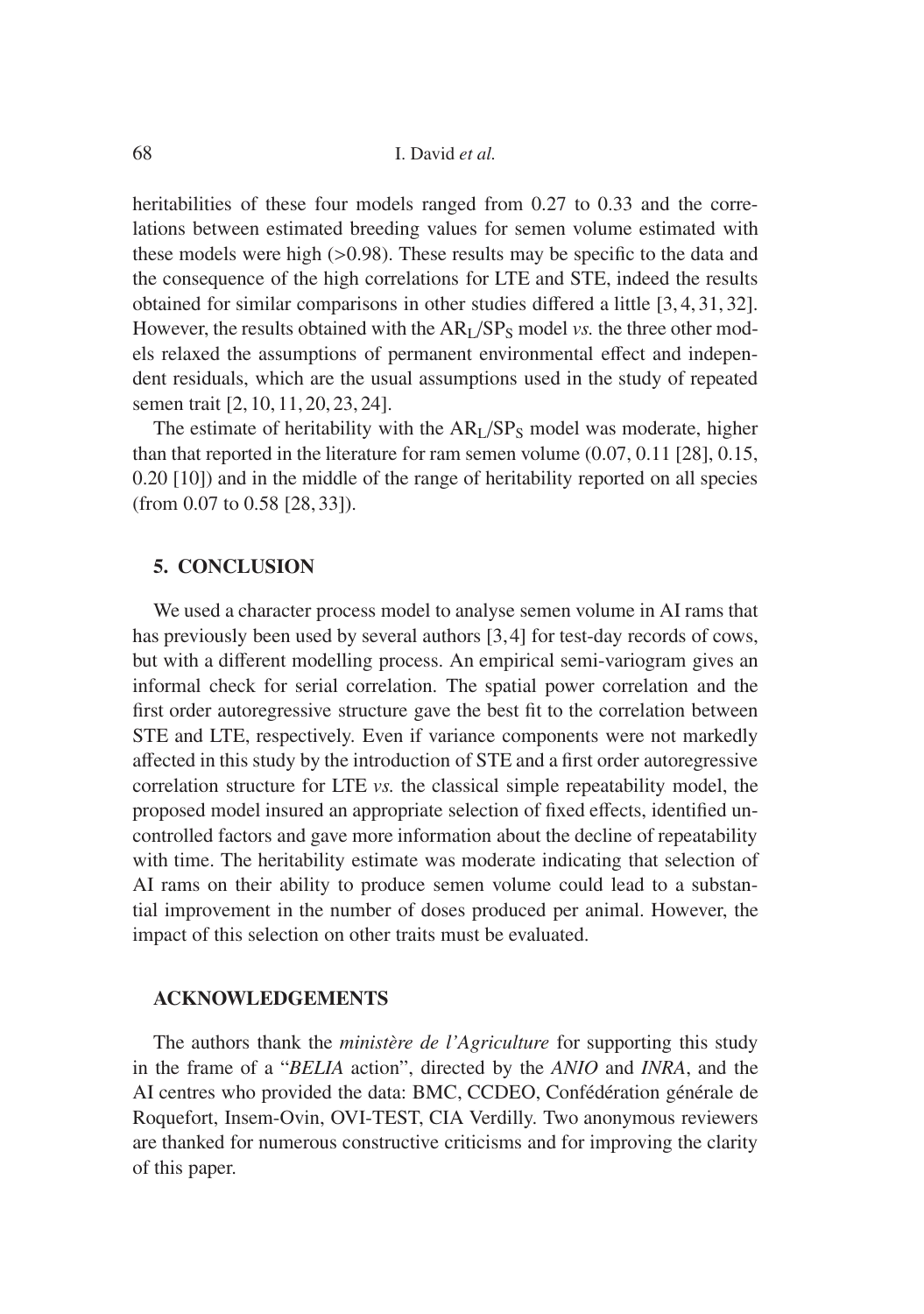# **REFERENCES**

- [1] Basso B., Fritz S., Druet T., Guillaume F., Rossignil M.N., Amigues Y., Gabriel R., Sellem E., Salas-Cortes L., Humblot P., Druart X., Estimation de paramètres génétiques et détection de QTL liés à des caractères de fertilité mâle, de production de semence et de qualité de la semence chez le taureau laitier, in: Rencontres Recherches Ruminants, 7–8 décembre 2005, Paris, pp. 145–148.
- [2] Brandt H., Grandjot G., Genetic and environmental effects of male fertility of AI-boars, in: Proceedings of the 6th World Congress on Genetics Applied to Livestock Production, 11–16 January 1998, Armidale, pp. 527–530.
- [3] Carvalheira J.G., Blake R.W., Pollak E.J., Quaas R.L., Duran-Castro C.V., Application of an autoregressive process to estimate genetic parameters and breeding values for daily milk yield in a tropical herd of Lucerna cattle and in United States Holstein herds, J. Dairy Sci. 81 (1998) 2738–2751.
- [4] Carvalheira J., Pollak E.J., Quaas R.L., Blake R.W., An autoregressive repeatability animal model for test-day records in multiple lactations, J. Dairy Sci. 85 (2002) 2040–2045.
- [5] Clement V., Estimation des paramètres génétiques des petits ruminants en milieu d'élevage traditionnel au Sénégal. Importance de la structure des données et du choix du modèle d'analyse, 1999, Institut national agronomique Paris-Grignon, Paris, p. 117.
- [6] David I., Bodin L., Lagriffoul G., Manfredi E., Robert-Granié C., Genetic parameters of ram semen traits using an animal model accounting for serial correlations, in: Proceedings of the 8th World Congress on Genetic Applied to Livestock Production, 13–18 August 2006, Belo Horizonte, Brazil.
- [7] David I., Druart X., Lagriffoul G., Manfredi E., Robert-Granié C., Bodin L., Genetic and environmental factors affecting semen traits in Lacaune and Manech tête rousse AI rams, Genet. Sel. Evol. (2007) (in press).
- [8] Dawson K.S., Gennings C., Carter W.H., Two graphical techniques useful in detecting correlation structure in repeated measures data, Am. Stat. 51 (1997) 275–283.
- [9] Diggle P.J., An approach to the analysis of repeated measurements, Biometrics, 44 (1988) 959–971.
- [10] Duval P., Belloc J.P., Albaret M., Girou P., Barillet F., Etude de facteurs de variation de la fonction sexuelle de béliers Lacaune lait et de la fertilité des brebis en insémination artificielle, in: Rencontres Recherches Ruminants, December 1995, Paris, pp. 429–434.
- [11] Garcia-Tomas M., Sanchez J., Rafel O., Ramon J., Piles M., Variability, repeatability and phenotypic relationships of several characteristics of production and semen quality in rabbit, Anim. Reprod. Sci. 93 (2006) 88–100.
- [12] Gilmour A.R., Thompson R., Statistical models for multidimensional (longitudinal/spatial) data, in: Proceedings of the 8th World Congress on Genetics Applied to Livestock Production, 13–18 August 2006, Belo Horizonte, Brazil.
- [13] Gilmour A.R., Gogel B.J., Cullis B.R., Welham S.J., Thompson R., ASReml User Guide Release 1.0, VSN International Ltd, 2002, Hemel Hempstead, HP11ES, UK.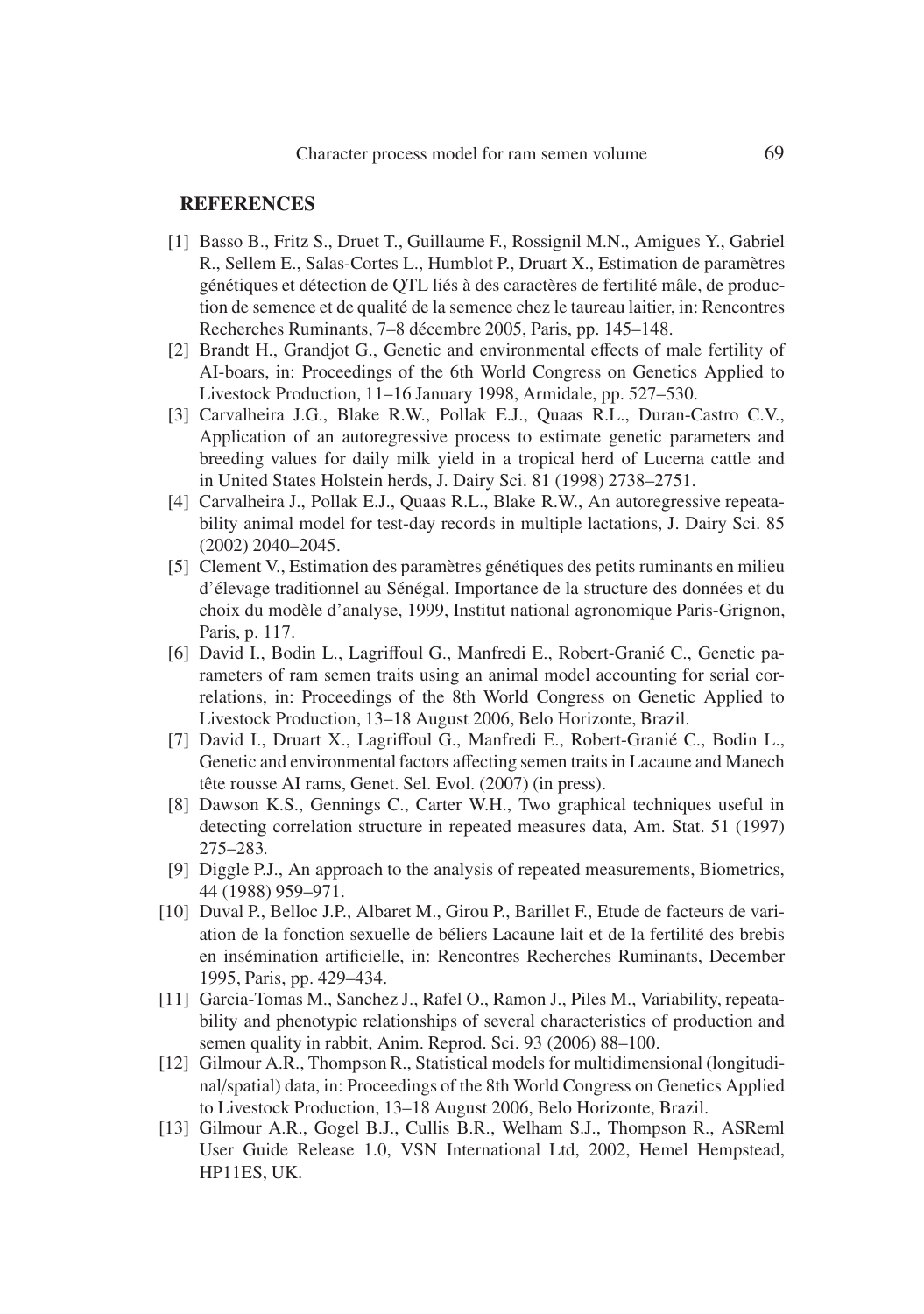# 70 I. David *et al.*

- [14] Henderson C.R., Jr., Analysis of covariance in the mixed model: higher-level, nonhomogeneous, and random regressions, Biometrics 38 (1982) 623–640.
- [15] Jaffrézic F., Pletcher S.D., Statistical models for estimating the genetic basis of repeated measures and other function-valued traits, Genetics 156 (2000) 913– 922.
- [16] Jaffrézic F., Thompson R., Pletcher S.D., Multivariate character process models for the analysis of two or more correlated function-valued traits, Genetics 168 (2004) 477–487.
- [17] Jaffrézic F., Venot E., Laloë D., Vinet A., Renand G., Use of structured antedependence models for the genetic analysis of growth curves, J. Anim. Sci. 82 (2004) 3465–3473.
- [18] Jensen J., Genetic evaluation of dairy cattle using test-day models, J. Dairy Sci. 84 (2001) 2803–2812.
- [19] Kettunen A., Mäntysaari E.A., Strandén I., Pösö J., Lidauer M., Estimation of genetic parameters for first lactation test day milk production using random regression models, in: Proceedings of the 6th World Congress on Genetics Applied to Livestock Production, 11–16 January 1998, Armidale, New South Wales, Australia, pp. 307–310.
- [20] Langford G.A., Shrestha J.N.B., Marcus G.J., Repeatability of scrotal size and semen quality measurements in rams in a short-day light regime, Anim. Reprod. Sci. 19 (1989) 19–27.
- [21] Lesaffre E., Todem D., Verbeke G., Flexible modelling of the covariance matrix in a linear random effects model, Biometrical J. 42 (2000) 807–822.
- [22] Liang K.Y., Zeger S.L., Longitudinal data analysis using generalized linear models, Biometrika 73 (1986) 13–22.
- [23] Manfredi E., Leboeuf B., Bodin L., Boue P., Humblot P., Source de variations génétiques et non génétiques des caractéristiques de production de semence chez le bouc, in: Rencontres Recherches Ruminants, 2–3 décembre 1998, pp. 37–39.
- [24] Mathevon M., Buhr M.M., Dekkers J.C., Environmental, management, and genetic factors affecting semen production in Holstein bulls, J. Dairy Sci. 81 (1998) 3321–3330.
- [25] Meyer K., Estimating covariance functions for longitudinal data using a random regression model, Genet. Sel. Evol. 30 (1998) 221–240.
- [26] Meyer K., Random regressions to model phenotypic variation in monthly weights of Australian beef cows, Livest. Prod. Sci. 65 (2000) 19–38.
- [27] Pletcher S.D., Geyer C.J., The genetic analysis of age-dependent traits: modeling the character process, Genetics 153 (1999) 825–835.
- [28] Rege J.E., Toe F., Mukasa-Mugerwa E., Tembely S., Anindo D., Baker R.L., Lahlou-Kassi A., Reproductive characteristics of Ethiopian highland sheep. II. Genetic parameters of semen characteristics and their relationships with testicular measurements in ram lambs, Small Rumin. Res. 37 (2000) 173–187.
- [29] Robert-Granié C., Heude B., Foulley J.L., Modelling the growth curve of Maine-Anjou beef cattle using heteroskedastic random coefficients models, Genet. Sel. Evol. 34 (2002) 423–445.
- [30] SAS<sup>®</sup>, Cary NC: SAS<sup>®</sup> Institute Inc., SAS<sup>®</sup>/STAT Software, version 8, 1999.